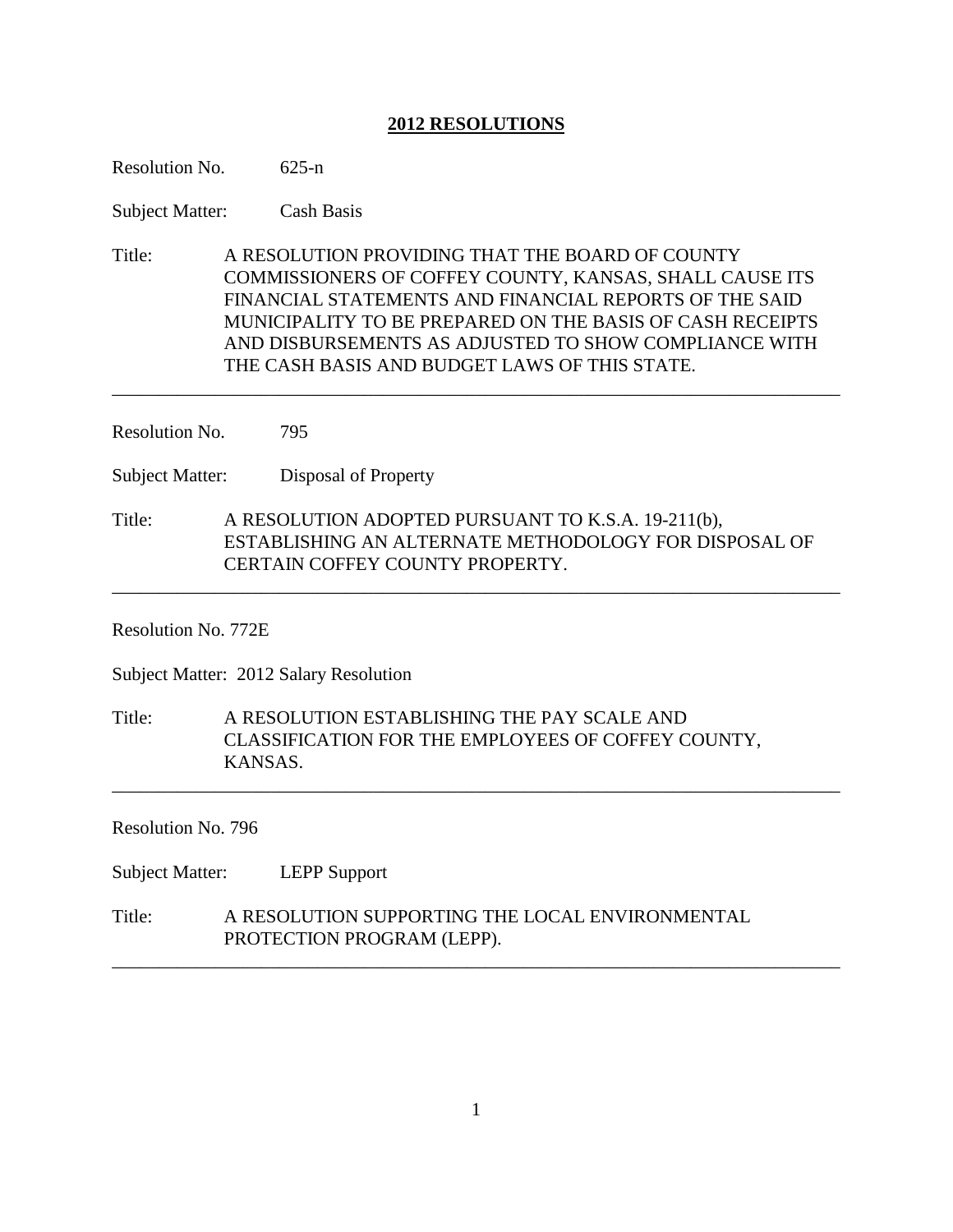| Resolution No. 650-M   |                                                                                                                                                                                                                         |  |
|------------------------|-------------------------------------------------------------------------------------------------------------------------------------------------------------------------------------------------------------------------|--|
| <b>Subject Matter:</b> | Expressing Property Taxation Policy with Respect to Financing the 2013<br><b>Budget for Coffey County</b>                                                                                                               |  |
| Title:                 | A RESOLUTION EXPRESSING THE PROPERTY TAXATION POLICY OF<br>THE BOARD OF COFFEY COUNTY COMMISSIONERS WITH RESPECT<br>TO FINANCING THE 2013 ANNUAL BUDGET FOR COFFEY COUNTY,<br>KANSAS.                                   |  |
| Resolution No. 764-F   |                                                                                                                                                                                                                         |  |
| <b>Subject Matter:</b> | Expressing Property Taxation Policy with Respect to Financing the 2013<br>Budget for Coffey County Fire District No. 1                                                                                                  |  |
| Title:                 | A RESOLUTION EXPRESSING THEPROPERTY TAXATION POLICY OF<br>THE BOARD OF COFFEY COUNTY COMMISSIONERS WITH RESPECT<br>TO FINANCING THE 2013 ANNUAL BUDGET FOR COFFEY COUNTY<br>FIRE DISTRICT NO. 1, COFFEY COUNTY, KANSAS. |  |
| Resolution No. 797     |                                                                                                                                                                                                                         |  |
| <b>Subject Matter:</b> | <b>Establish Early Retirement Program</b>                                                                                                                                                                               |  |
| Title:                 | A RESOLUTION ESTABLISHING AN EARLY RETIREMENT PROGRAM<br>FOR ELIGIBLE COFFEY COUNTY EMPLOYEES.                                                                                                                          |  |
| Resolution No. 798     |                                                                                                                                                                                                                         |  |
| <b>Subject Matter:</b> | Rename a portion of Fauna Road to Emmer Lane and Authorize<br>renumbering of certain addresses within the County                                                                                                        |  |
| Title:                 | A RESOLUTION RENAMING A PORTION OF FAUNA ROAD TO EMMER<br>LANE AND AUTHORIZING THE RENUMBERING OF CERTAIN<br>ADDRESSES WITHIN COFFEY COUNTY.                                                                            |  |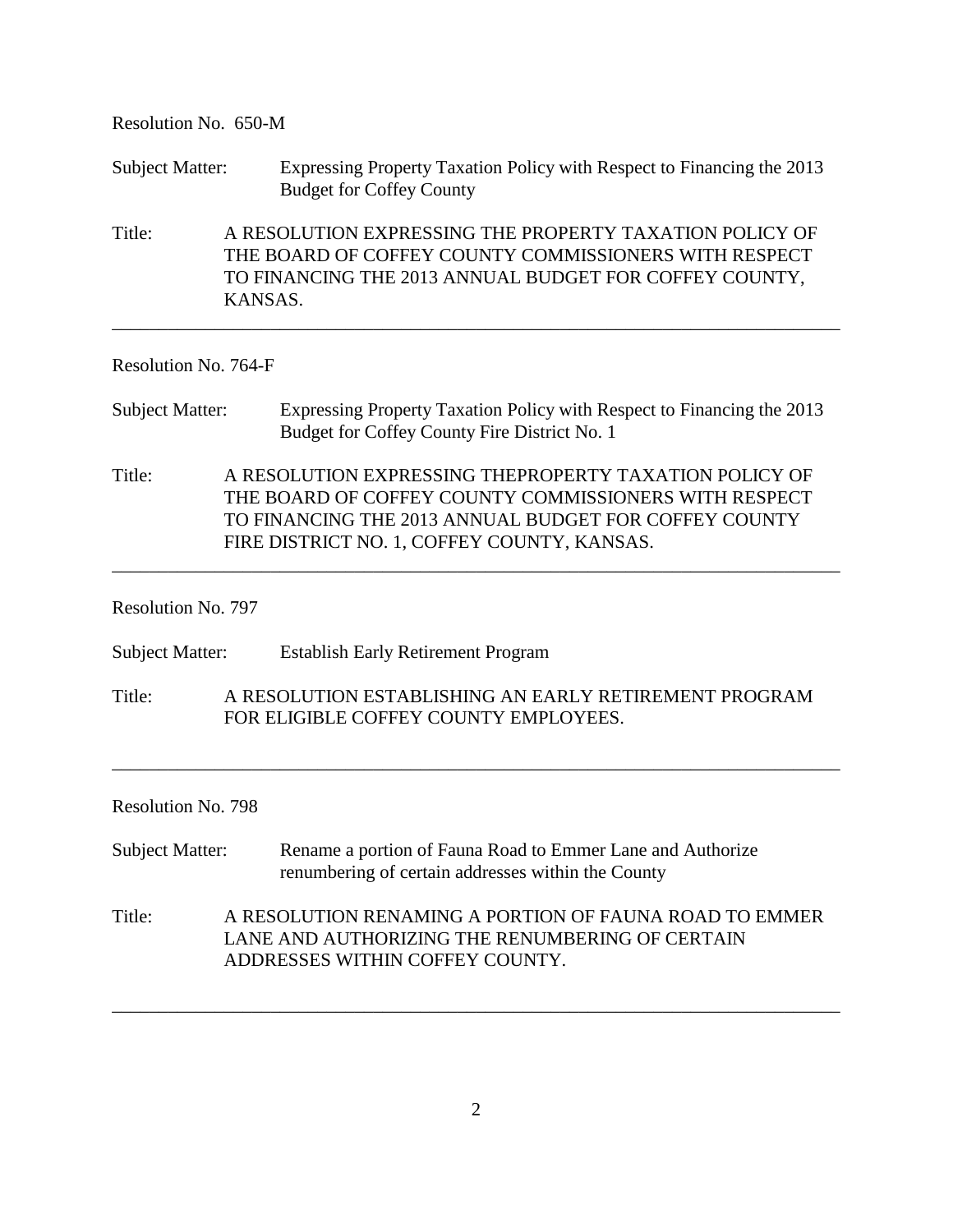# Resolution No. 779-D

### Subject Matter: Lake Region Solid Waste Management Plan

Title: A RESOLUTION ADOPTING THE LAKE REGION SOLID WASTE MANAGEMENT PLAN.

\_\_\_\_\_\_\_\_\_\_\_\_\_\_\_\_\_\_\_\_\_\_\_\_\_\_\_\_\_\_\_\_\_\_\_\_\_\_\_\_\_\_\_\_\_\_\_\_\_\_\_\_\_\_\_\_\_\_\_\_\_\_\_\_\_\_\_\_\_\_\_\_\_\_\_\_\_\_

#### Resolution No. 744-I

Subject: Transfer Funds to Coffey County Community Improvement Reserve Fund. Title: A RESOLUTION TRANSFERRING FUNDS TO THE COFFEY COUNTY COMMUNITY IMPROVEMENT RESERVE FUND.

## Resolution No. 732-I

Subject: Transfer Funds to Coffey County GIS Fund

Title: A RESOLUTION TRANSFERRING FUNDS TO THE COFFEY COUNTY GIS FUND.

\_\_\_\_\_\_\_\_\_\_\_\_\_\_\_\_\_\_\_\_\_\_\_\_\_\_\_\_\_\_\_\_\_\_\_\_\_\_\_\_\_\_\_\_\_\_\_\_\_\_\_\_\_\_\_\_\_\_\_\_\_\_\_\_\_\_\_\_\_\_\_\_\_\_\_\_\_\_

\_\_\_\_\_\_\_\_\_\_\_\_\_\_\_\_\_\_\_\_\_\_\_\_\_\_\_\_\_\_\_\_\_\_\_\_\_\_\_\_\_\_\_\_\_\_\_\_\_\_\_\_\_\_\_\_\_\_\_\_\_\_\_\_\_\_\_\_\_\_\_\_\_\_\_\_\_\_

## Resolution No. 731-H

Subject: Transfer Funds to Coffey County Equipment Reserve Fund

Title: A RESOLUTION TRANSFERRING FUNDS TO THE COFFEY COUNTY EQUIPMENT RESERVE FUND.

\_\_\_\_\_\_\_\_\_\_\_\_\_\_\_\_\_\_\_\_\_\_\_\_\_\_\_\_\_\_\_\_\_\_\_\_\_\_\_\_\_\_\_\_\_\_\_\_\_\_\_\_\_\_\_\_\_\_\_\_\_\_\_\_\_\_\_\_\_\_\_\_\_\_\_\_\_\_

### Resolution No. 730-I

Subject: Transfer Funds to Coffey County Capital Improvement Reserve Funds

Title: A RESOLUTION TRANSFERRING FUNDS TO THE COFFEY COUNTY CAPITAL IMPROVEMENT RESERVE FUND.

\_\_\_\_\_\_\_\_\_\_\_\_\_\_\_\_\_\_\_\_\_\_\_\_\_\_\_\_\_\_\_\_\_\_\_\_\_\_\_\_\_\_\_\_\_\_\_\_\_\_\_\_\_\_\_\_\_\_\_\_\_\_\_\_\_\_\_\_\_\_\_\_\_\_\_\_\_\_